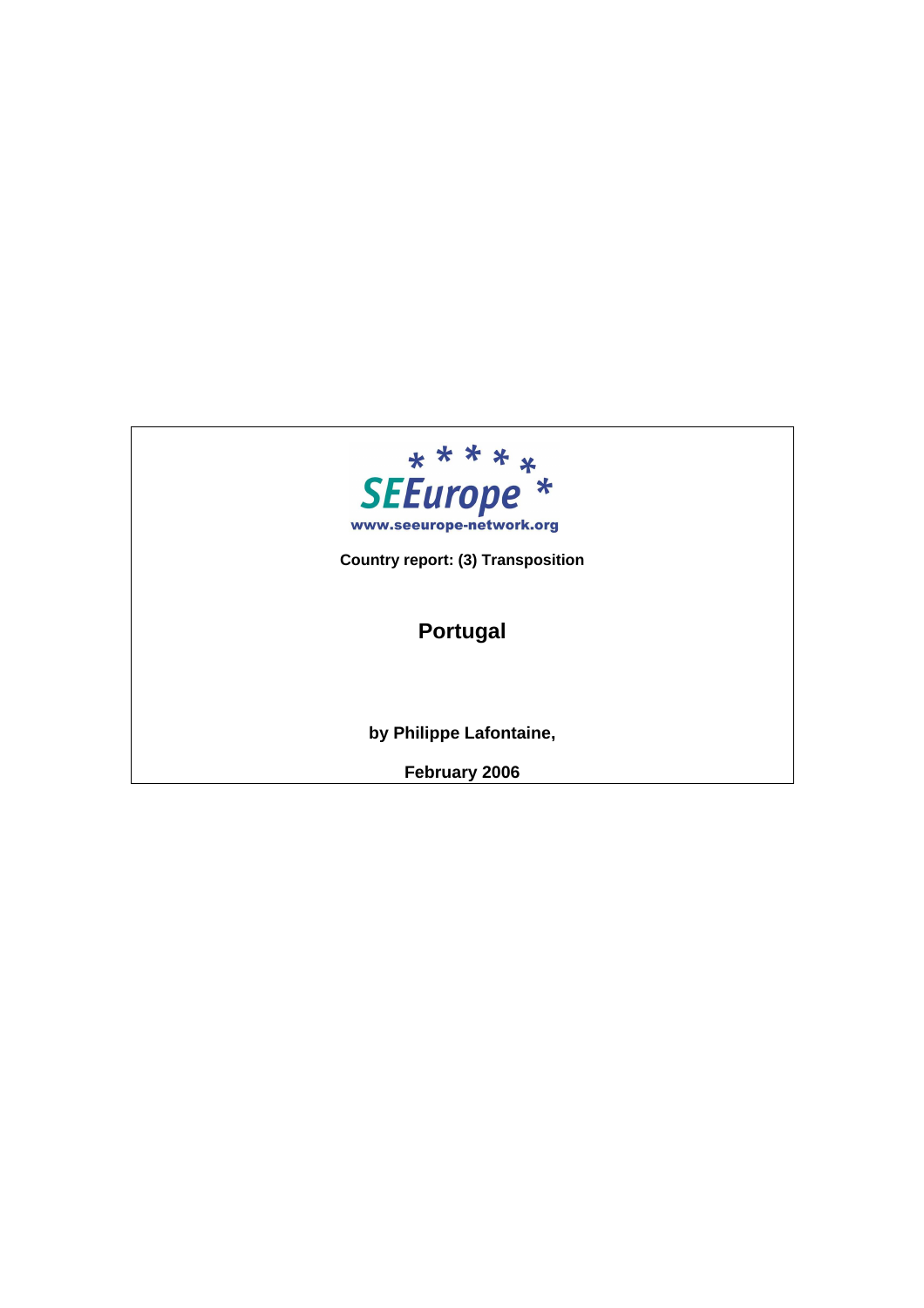#### **Portuguese transposition of the Directive 291/86/EC (SE Directive)**

The present report is based on SEEurope's '**Checklist 1: Monitoring the national transposition processes of the SE legislation (May 2004)<sup>1</sup>** ', section B: The SE Directive. It consists of a total of 23 points – extracted from the document mentioned above – and the corresponding results.

# **1. Checklist**

√ Member states should provide that the highest national level of worker representation existing within the company + the represented national trade unions  $+$  the EWC (where existing)  $+$  the European industry federations are always informed by companies of their intention to establish an SE. In case there is no national worker representation, the employees must be informed directly.

#### **Result**

#### **Legal basis: article 6, paragraph 2 read in conjunction with article 39 Decree-Law 215/2005 of 13 December 2005**

- R In accordance with article 6, paragraph 2a) those workers' representatives are to be informed who also participate in the appointment or election of the special negotiating body (SNB). In Portuguese law, article 39 determines – depending on the existing workers' representation – identifies the works council and/or the trade unions.
- R If national law does not specify the participation of workers' representatives in the appointment or election of the SNB, the employees of the relevant companies, subsidiaries or establishments have to be informed.

### **2. Checklist**

Information should include:

- $\sqrt{ }$  the identity of the participating companies, subsidiaries and establishments, and the number of employees (Art. 3 I);
- $\sqrt{\ }$  the existing workers; representatives;
- $\sqrt{ }$  the number of employees in each country (total number and numbers in each economic entity);
- $\sqrt{ }$  the number of employees covered by a participation regime and their proportion of total employees.

#### **Result**

l.

### **Legal basis: article 6, paragraph 1 Decree-Law 215/2005 of 13 December 2005**

 In accordance with article 6, paragraph 1 information shall include 'in particular':

<sup>1</sup> **http://www.seeurope-network.org/homepages/seeurope/file\_uploads/se\_checklist\_unieuropa\_etui.pdf**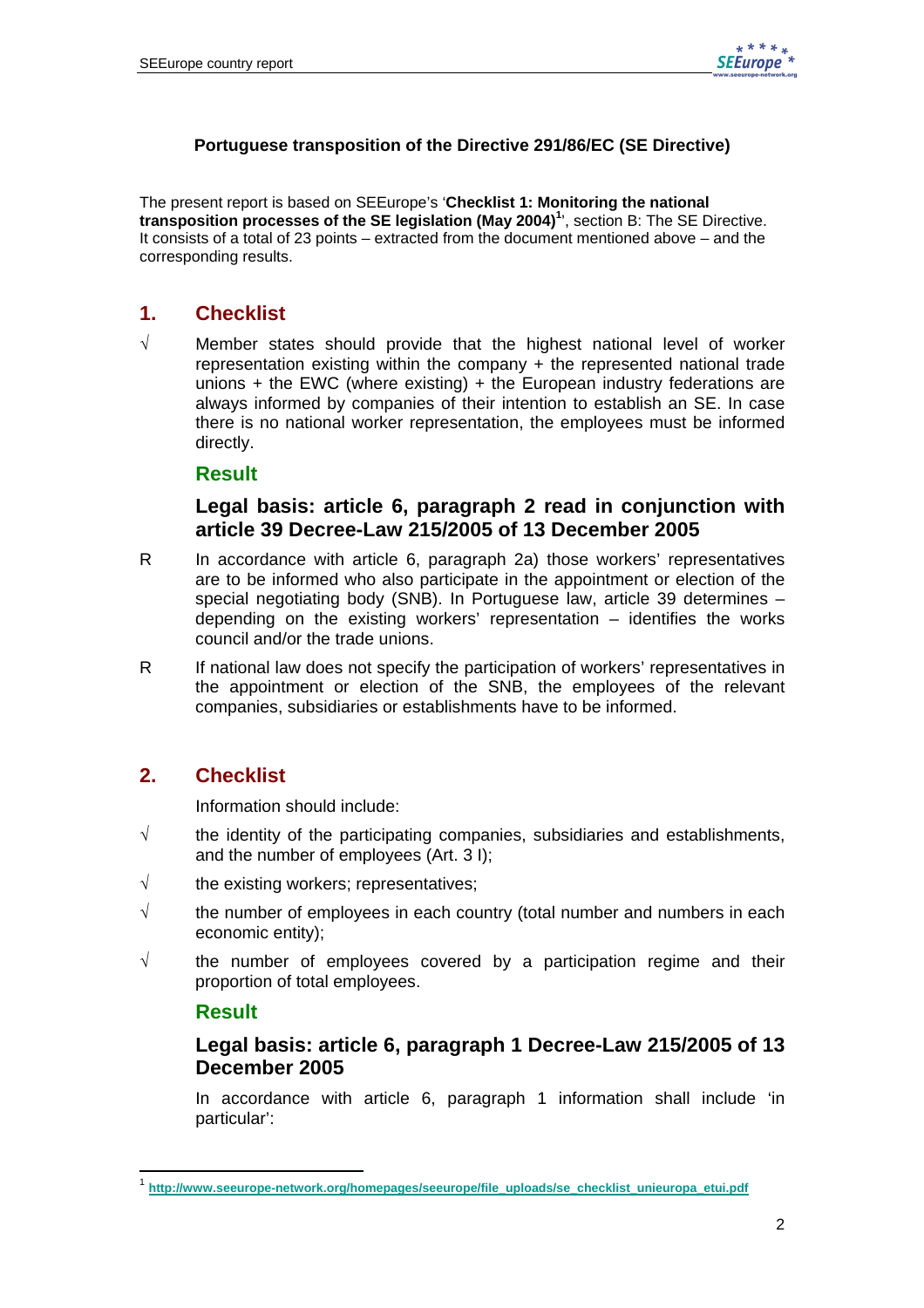- R the identity of the participating companies, subsidiaries and establishments (article 6, paragraph 1, a)
- R the number of employees (article 6, paragraph 1, b).

# **3. Checklist**

√ The national solution with regard to the question 'How are the national SNB members appointed/elected?' should be in accordance with the 'normal' domestic representation arrangements, for example, the role given to trade union organisations.

#### **Result**

### **Legal basis: article 39, Decree-Law 215/2005 of 13 December 2005**

R The appointment or election of national SNB members is regulated in article 39. Depending on the form of workers' representation in the participating companies, subsidiaries or establishments, the SNB members are appointed by the relevant works council(s) together with the relevant trade labour union(s); by the works council(s) alone if there are no trade unions; or by the employees if there are neither work councils nor trade unions.

# **4. Checklist**

√ The transposition law should stipulate the inclusion of female members in the SNB according to the proportion of female employees in the companies concerned.

### **Result**

#### **Legal basis: none**

R The inclusion of female members in the SNB according to the proportion of female employees is not regulated.

# **5. Checklist**

√ Member states shall make use of their possibility to provide that the SNB may include trade union representatives even if they are not employed by the companies concerned (Art. 3 II b + consideration 19). It should be possible to nominate representatives from the European industry federations as well.

#### **Result**

### **Legal basis: article 38, paragraph 3, Decree-Law 215/2005 of 13 December 2005**

- R Article 38 stipulates that the SNB can include representatives from trade unions that represent workers of the company even if they are not employed by the company.
- R The nomination of representatives from the European industry federations is not regulated.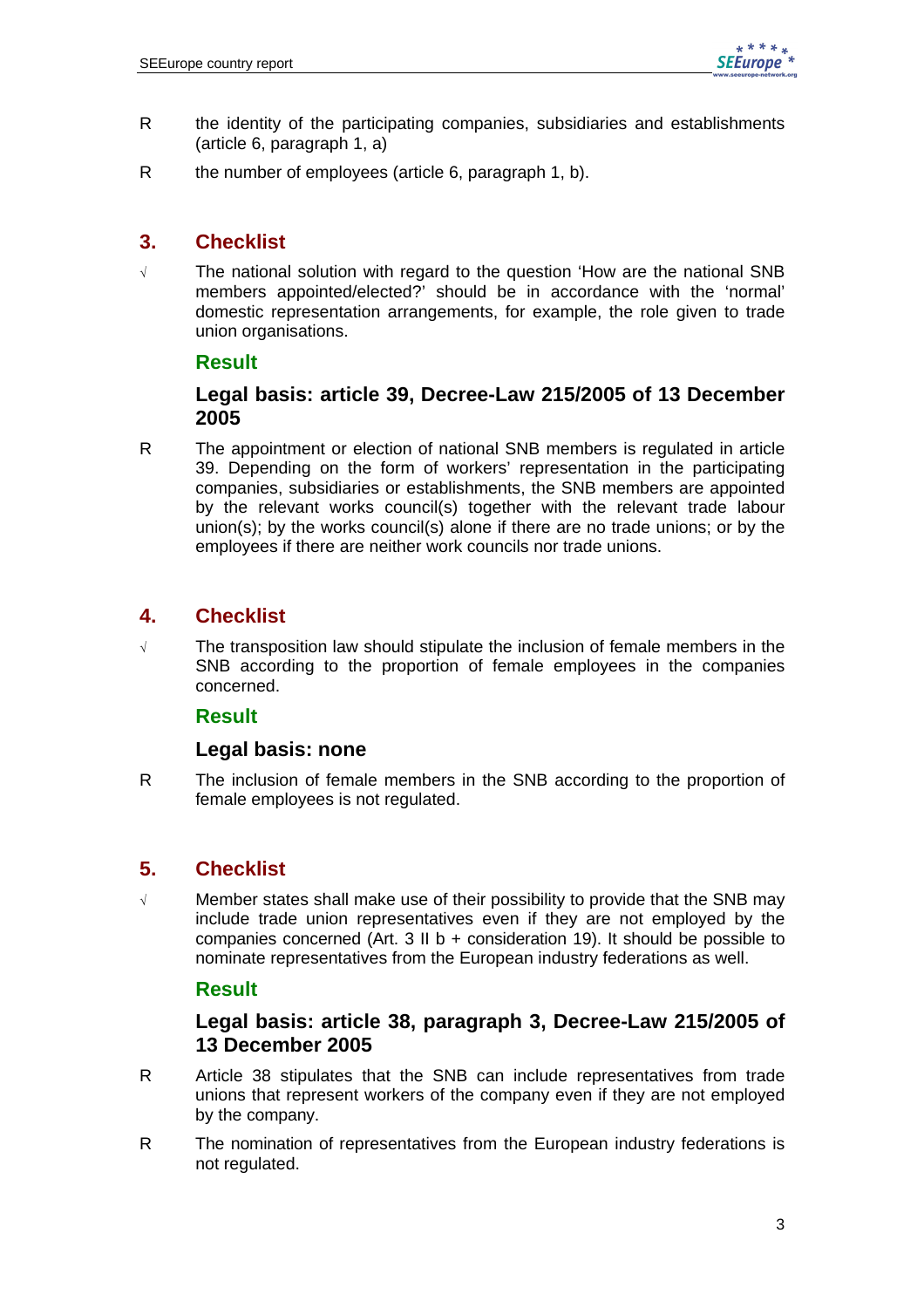# **6. Checklist**

√ Member states must ensure that the SNB is given the resources it needs to function, including the cost of conference rooms, materials, interpreting, experts, office staff, and the accommodation and travel of SNB members.

#### **Result**

### **Legal basis: article 35, paragraph 1, a) e b) Decree-Law 215/2005 of 13 December 2005**

- R In article 35, paragraph 1 a) lays down that the participating companies must bear the SNB's costs in relation to negotiations in such a way that the latter can perform its tasks adequately.
- R Article 35, paragraph 1 b) further regulates that the participating companies must provide the necessary material resources for the functioning of the SNB, including installation and a notice board for announcements.

# **7. Checklist**

√ Member states shall not exercise their option to limit the funding of external expertise to one expert (Art. 3 VII). Furthermore, member states should explicitly state that the SNB may select representatives from national and/or European-level trade union organisations as experts to assist it with its work (Art. 3 V).

### **Result**

### **Legal basis: article 35, paragraph 1 c) Decree-Law 215/2005 of 13 December 2005**

- R Article 35, paragraph 1 c) stipulates that the SNB is entitled to funding for 'at least one expert'. This can be understood liberally to mean 'one or more' or more restrictively to mean 'one, but no more'. Article 35, paragraph 8 regulates that 'the expenses of one expert' are to be divided between the participating companies according to the proportion of employees at each company.
- R The SNB is allowed to freely select an expert to assist it with its work. It is not explicitly stated whether this may be a representative from national and/or European-level trade union organisations.

# **8. Checklist**

√ Member states shall not 'opt-out' of the application of standard rules on participation.

### **Result**

#### **Legal basis: none**

R Portugal did not make use of the 'opt-out' clause.

# **9. Checklist**

√ The appointment or election procedure for the allocation of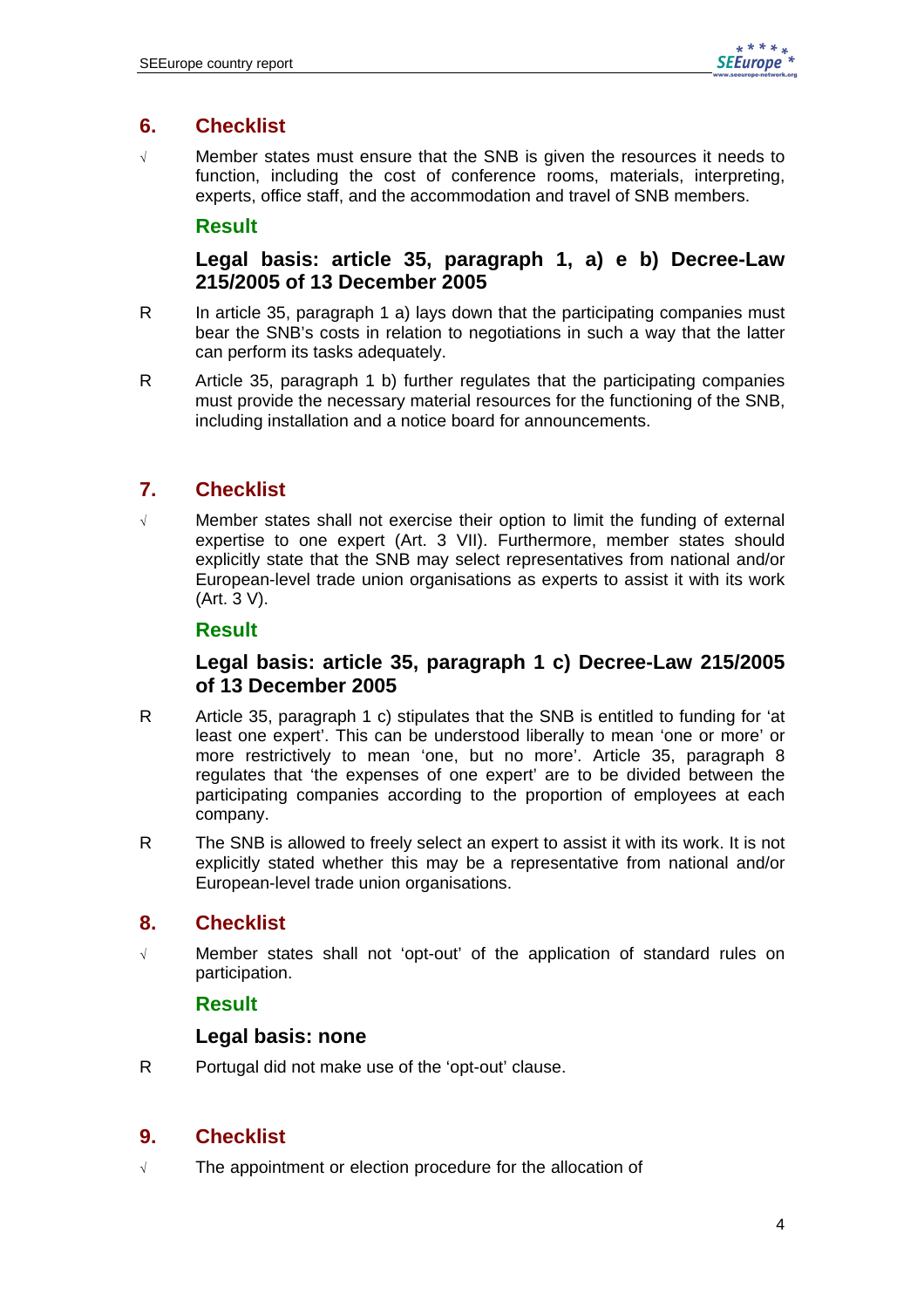the national seats on the representative body should fall in with the national system (it might include, for example, a right for trade unions to directly nominate one or more members).

#### **Result**

#### **Legal basis: article 40, Decree-Law 215/2005 of 13 December 2005**

R Appointment or election for the allocation of national seats on the representative body is regulated in Article 40. Depending on the form of worker representation in the participating companies, subsidiaries or establishments, the national members on the representative body are appointed by the works council(s), together with the trade union(s); by the works council(s) alone if there are no trade union(s); or by the employees if there are neither work councils nor trade unions.

### **10. Checklist**

 $\sqrt{ }$  Member states must lay down rules to ensure adjustment of the number and allocation of seats in case of changes occurring in the SE and its subsidiaries.

#### **Result**

### **Legal basis: article 21, paragraph 2, read in conjunction with paragraph 1, Decree-Law 215/2005 of 13 December 2005**

R Article 21, paragraph 2 stipulates that the number of members should be reviewed at the end of each mandate, taking into consideration the criteria laid out in paragraph 1.

### **11. Checklist**

 $\sqrt{ }$  As compared to the EWC Directive, it must be ensured that the member states use enhanced information and consultation rights (especially with regard to the definition of information and consultation, and the competences and actual rights of the representative body).

#### **Result**

#### **Legal basis: article 4 g) e b), articles 23–28 Decree-Law 215/2005 of 13 December 2005**

- R The information rights are established in article 4 g) and correspond to the requirements of article 2 i) of the Directive.
- R The consultation rights are laid down in article 4 b) and correspond to the requirements of article 2 j) of the Directive.
- R The competences and concrete rights of the representative body are regulated in articles 23–28 and correspond to those of the Directive Part II a) to n f).

### **12. Checklist**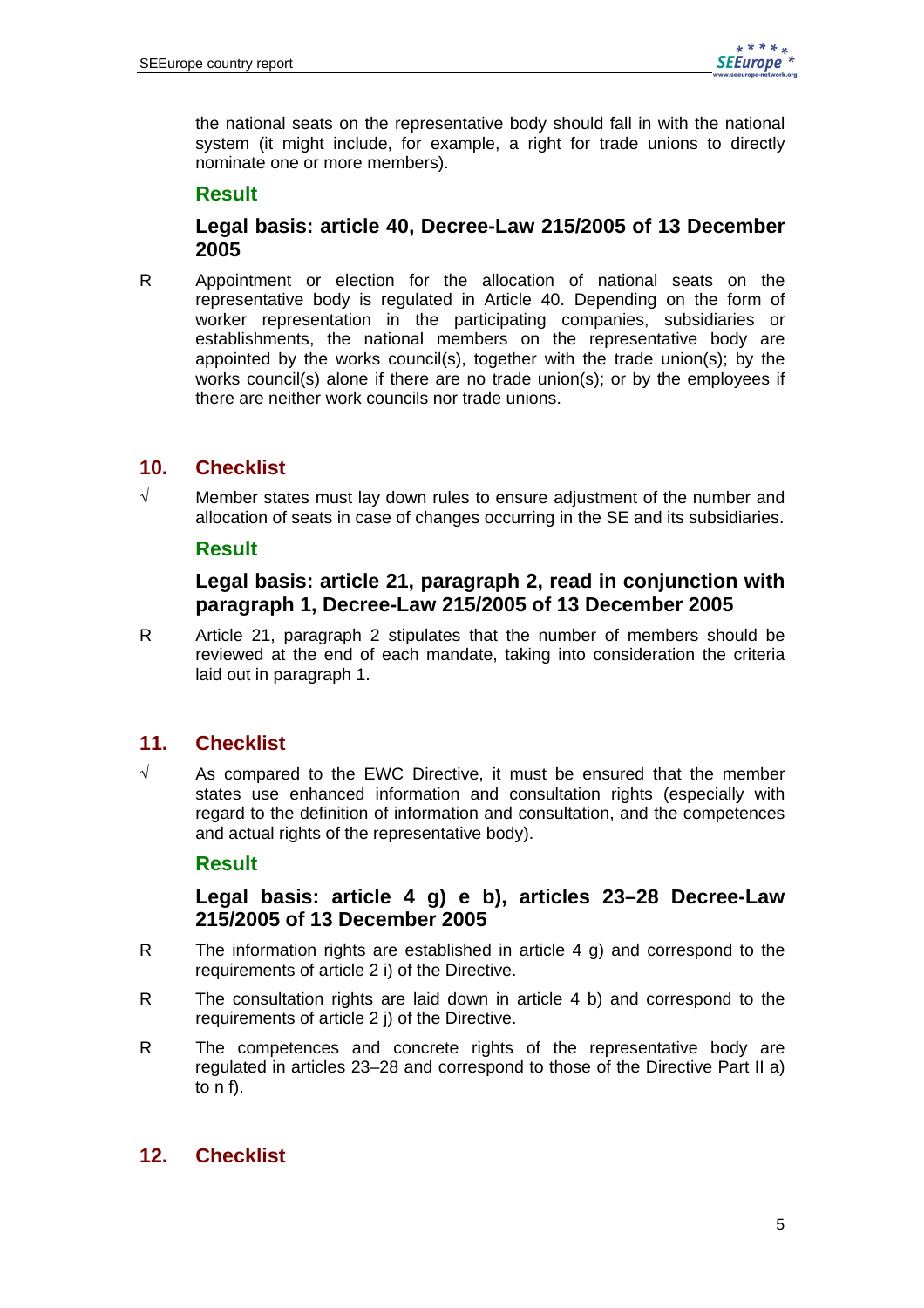$\sqrt{ }$  Member states must ensure that the representative body is given the resources it needs to carry out its tasks adequately, including resources for training, conference rooms, external experts, materials, interpreting and translation, office staff, and accommodation and travel of its members and the members of the select committee.

### **Result**

# **Legal basis: article 35, paragraph 2 a), read in conjunction with paragraphs 3 and 2 b) Decree-Law 215/2005 of 13 December 2005**

R Article 35, paragraph 2 a) entitles the representative body to the necessary means for its functioning. In accordance with paragraph 4 these include the costs of organising conferences, translation, accommodation, travel and one expert.

 Article 35, paragraph 2 b) further regulates that the participating companies have to provide the necessary material resources for the functioning of the representative body, including equipment installation and a noticeboard for announcements.

### **13. Checklist**

√ Member states shall not exercise their option to limit funding of external expertise to one expert. Moreover, member states should state explicitly that the representative body has the right to select representatives from national and/or European-level trade union organisations as experts to assist it with its work.

### **Result**

### **Legal basis: article 35, paragraph 2 c), read in conjunction with paragraph 3, Decree-Law 215/2005 of 13 December 2005**

R Article 35, paragraph 2 c) stipulates that the representative body is entitled to 'at least the expenses of one expert'. This can be understood liberally to mean 'one or more' or more restrictively to mean 'one, but no more'. Article 35, paragraph 3 regulates that the SE has to pay 'the expenses of one expert'.

### **14. Checklist**

 $\sqrt{ }$  Each member state can determine the allocation of seats it is given within the administrative or supervisory organ (Annex Part 3 b). If a member state wants to make use of this option, it must be ensured that the allocation procedure is in accordance with the national system (respecting, for example, existing rights of trade unions to directly nominate one or more board members).

#### **Result**

### **Legal basis: article 42 read in conjunction with article 39 Decree-Law 215/2005 of 13 December 2005**

R Article 42 establishes that the appointment or election of workers' representatives to the administrative or supervisory organ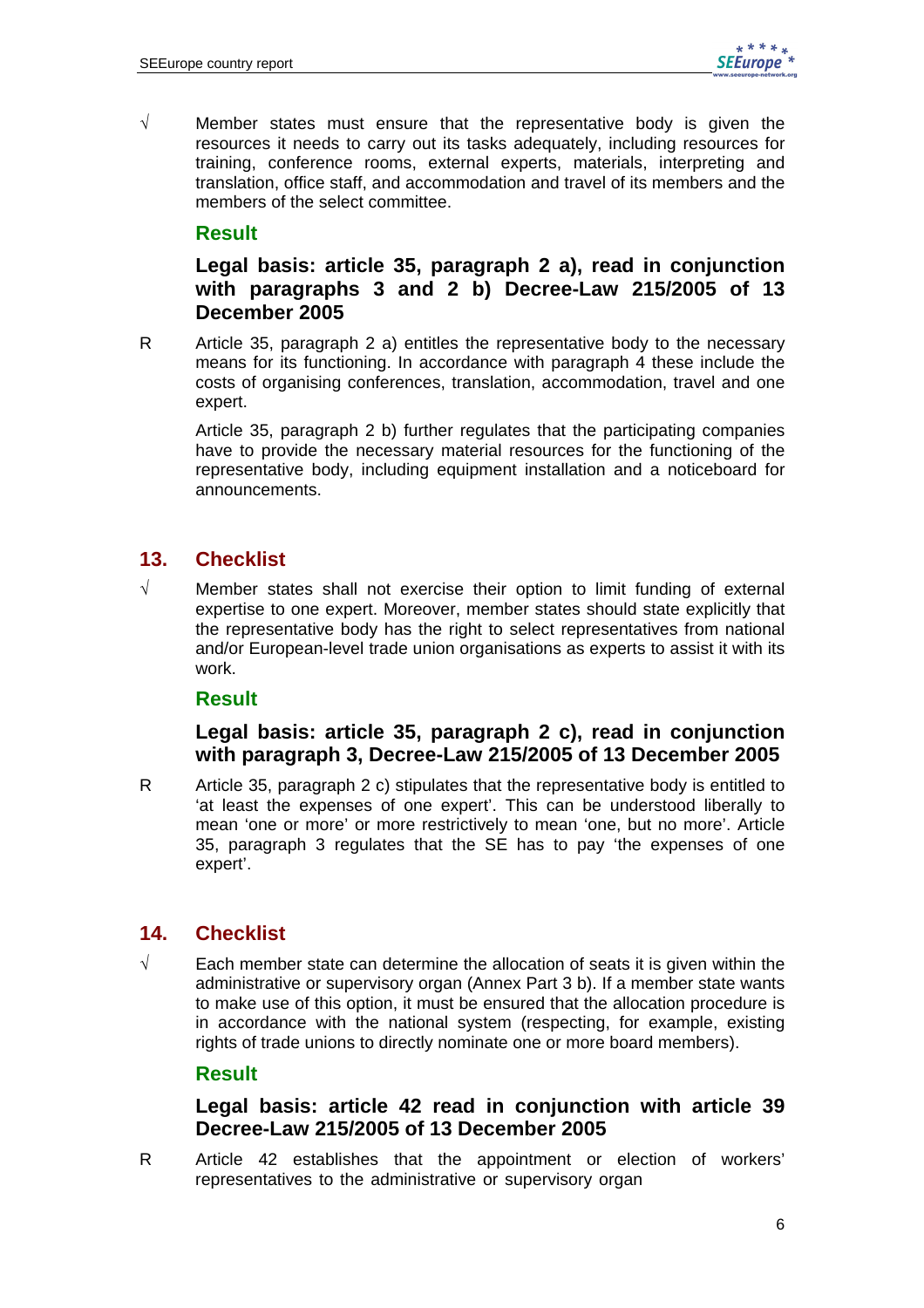follows – with the necessary modifications –the procedure established by article 39. Hereafter, depending on the actual worker representation in the participating companies, subsidiaries or establishments, the workers' representatives in the administrative or supervisory organ are appointed by the relevant works council(s), together with the trade union(s); by the works council(s) alone if there are no trade union(s);, or by the employees if there are neither work councils nor trade unions.

# **15. Checklist**

Member states must regulate that members of the SNB, the representative body and the experts assisting them may not reveal information which has been given to them confidentially (Art. 8 I). Member states have to provide, further, that under certain circumstances SE organs shall not be obliged to transmit information where this could seriously harm the functioning of the SE (Art 8 II). Moreover, member states must make provision for administrative or judicial appeal procedures (Art. 8 IV).

√ National rules must not prevent workers' representatives from performing their duties. They must remain able to report back to the employees in a comprehensive and prompt manner.

#### **Result**

### **Legal basis: article 34, Decree-Law 215/2005 of 13 December 2005, read in conjunction with article 460, paragraph 1, Labour Code**

R The topics of confidentiality and refusal of information are regulated in article 34, which refers to the general provisions of articles 458–460 of the Labour Code. In accordance with article 460, paragraph 1, Labour Code, qualification of information as confidential and a refusal to provide information are to be made in writing and based on objective business criteria.

### **16. Checklist**

√ Member states should exercise their option to prescribe that prior administrative or judicial authorisation is needed when a company wants to withhold information. This requirement would ensure that social dialogue within the SE cannot easily be 'bypassed'.

#### **Result**

#### **Legal basis: none**

R The Portuguese transposition does not establish the requirement of prior administrative or judicial authorisation for a company to withhold information.

### **17. Checklist**

 $\sqrt{ }$  In the few countries where this is relevant, member states should refrain from introducing exceptional provisions for companies 'which pursue directly and essentially the aim of ideological guidance with respect to information and the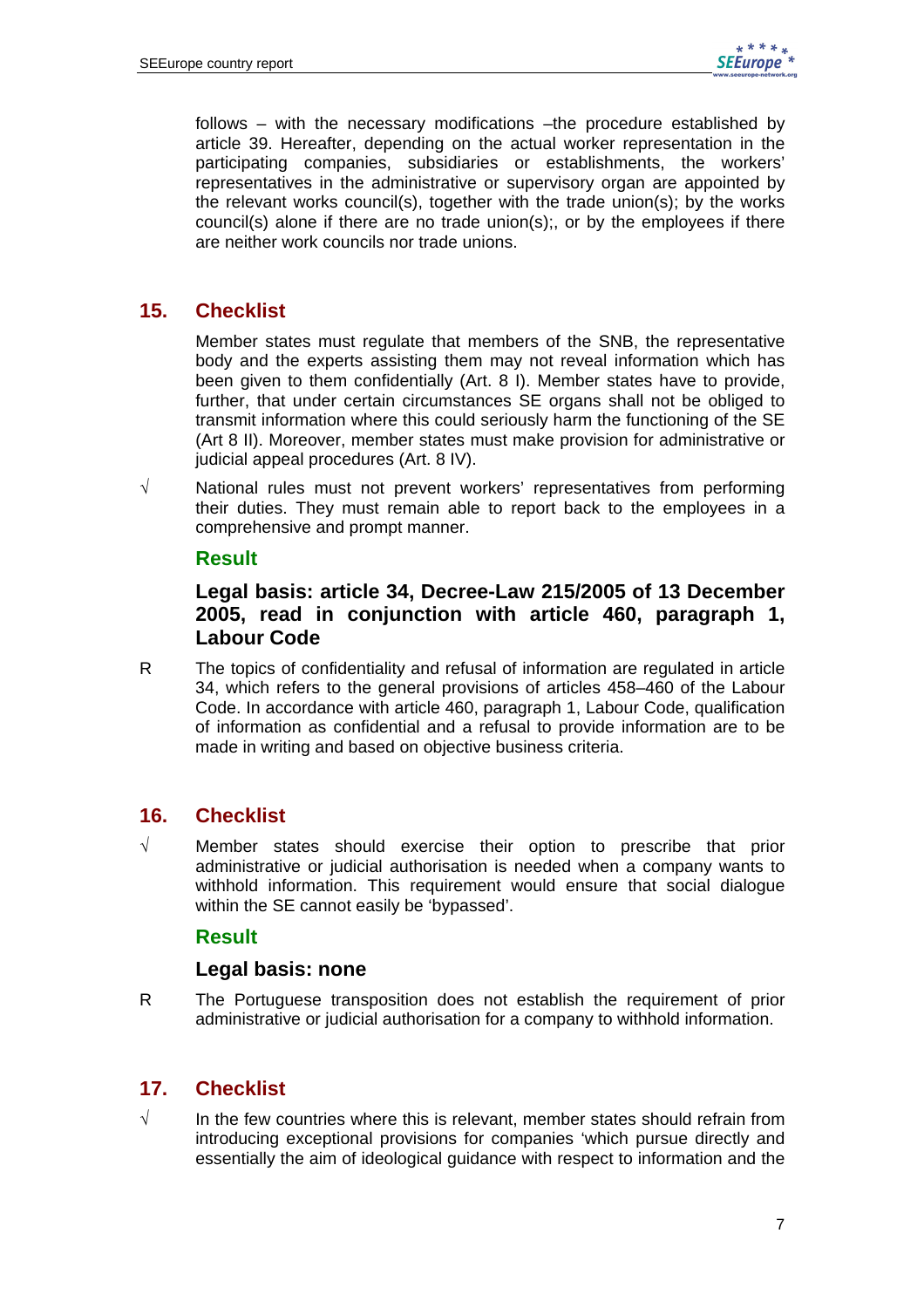expression of opinions' (Art. 8 III).

#### **Result**

#### **Legal basis: none**

R The Portuguese transposition doesn't stipulate exceptional provisions for companies 'which pursue directly and essentially the aim of ideological guidance with respect to information and the expression of opinions'.

### **18. Checklist**

√ Member states must lay down appropriate provisions for administrative or judicial appeal procedures for workers' representatives if information is withheld or confidentiality demanded (Art. 8 IV).

#### **Result**

### **Legal basis: article 34, Decree-Law 215/2005 of 13 December 2005, read in conjunction with article 460, paragraph 2, Labour Code**

R The topics of confidentiality and refusal of information are regulated in article 34, which refers to the general provisions of articles 458–460, Labour Code. In accordance with article 460, paragraph 2, Labour Code, the affected workers' representation can challenge the qualification of information as confidential, as well as the refusal of information, under the terms of the Labour Procedural Code (Código de Processo do Trabalho).

### **19. Checklist**

√ Member states must ensure through appropriate means (including sanctions) that SEs cannot be misused to deprive workers of acquired rights or to withhold these rights from them (Art. 11).

#### **Result**

### **Legal basis: article 46 et seq. Decree-Law 215/2005 of 13 December 2005, read in conjunction with articles 614–640, Labour Code**

R Article 47 qualifies which infringements of Decree-Law 215/2005 are qualified as administrative offences (contra-ordenação). In compliance with article 46, paragraph 1, the general rules of administrative offence laid down in the Labour Code are applicable. Sanctions include: administrative fine, temporary closure of the business, disqualification from participation in public tenders, and publication of the infringement.

#### **20. Checklist**

 $\sqrt{ }$  Member states should stipulate in their national transposition law a right to renegotiate worker involvement if a substantial change in enterprise structure occurs after the SE has been set up (this situation is not regulated by the Directive). This is particularly important for the purpose of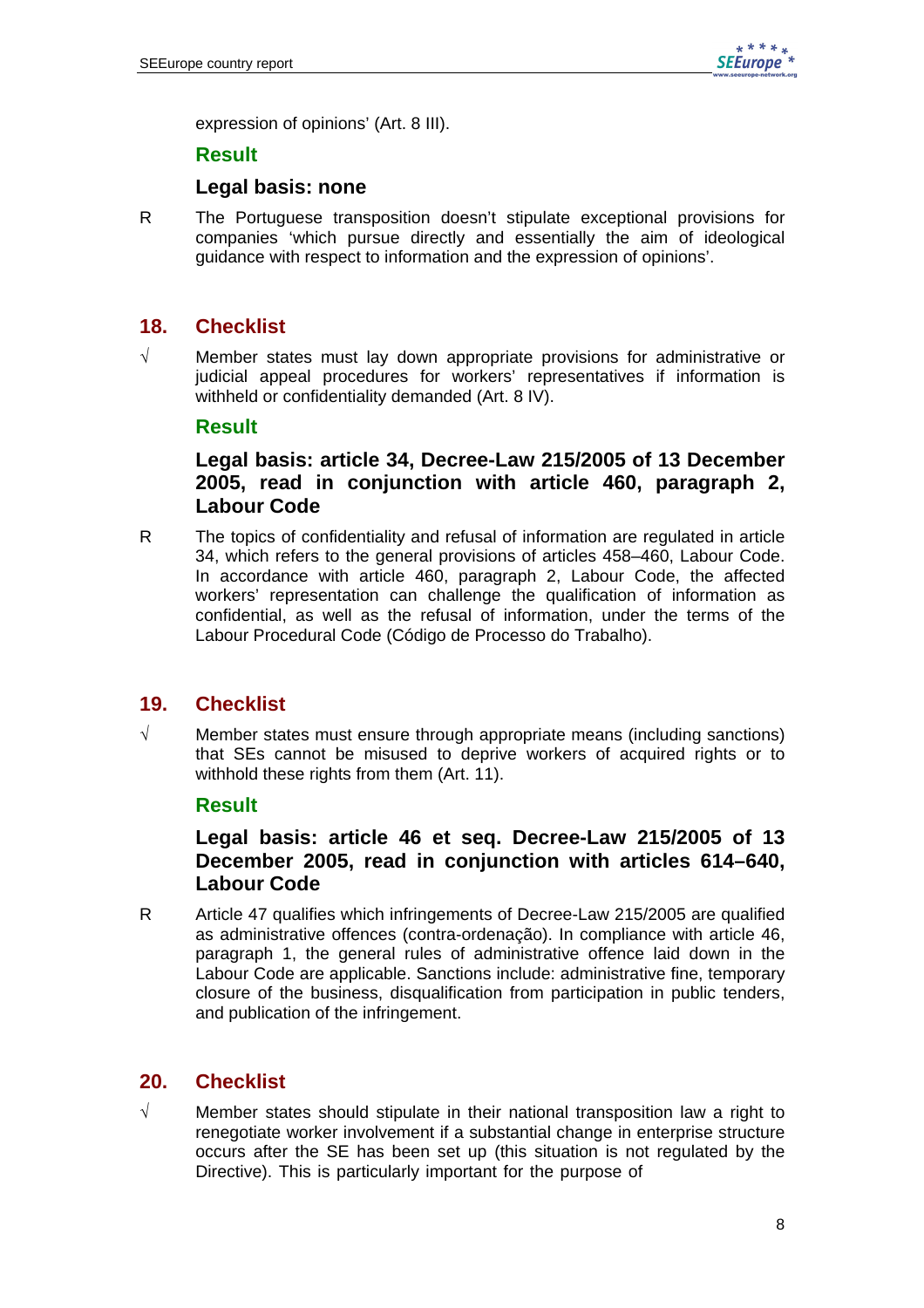reducing the danger of a loss of existing national participation rights, for example, if a company with a higher standard of participation rights merges with an SE. The transposition law should list the circumstances leading to a right to renegotiate. It is important to ensure that this right not only exists in SEs where an agreement has been concluded, but also in those where the standard rules have been applied or where no initial negotiations took place or were aborted.

### **Result**

#### **Legal basis: article 16, paragraph 1 d), and article 36, Decree-Law 215/2005 of 13 December 2005**

- R The Portuguese transposition itself does not specify circumstances which would lead to renegotiation. However, article 16, paragraph 1 d) obliges the parties to include such circumstances in the agreement, notably a significant change in the number of employees.
- R In cases where the standard rules have been applied, article 36, paragraph 2 entitles the representative body to propose renegotiation after four years, calculated from the date of its establishment.
- R In cases in which no initial negotiations took place or were aborted, article 36, paragraph 1 establishes the right for the employees of the company, their subsidiaries or establishments, with a quorum of 10%, to request renegotiations after two years have elapsed, calculated from the date the SNB decided to abort or not to start negotiations with the employer side.

# **21. Checklist**

 $\sqrt{ }$  Member states must ensure that the members of the SNB, the representative body and the supervisory or administrative board enjoy the same protection and guarantees as provided under national laws and/or practice (Art. 10).

#### **Result**

### **Legal basis: article 44, Decree-Law 215/2005 of 13 December 2005**

R Article 44, paragraph 1 provides members of the SNB, the representative body and the supervisory or administrative board with the right to exemption from normal duties, continued payment of wages during absences due to carrying out their duties in the abovementioned bodies, and protection against disciplinary measures, dismissals or transfer.

### **22. Checklist**

√ Member states have to provide for appropriate measures (especially administrative or legal procedures) in the event that the SE management or the supervisory or administrative organ fail to comply with the Directive (Art. 12 + consideration 16).

#### **Result**

**Legal basis: article 46 et seq. Decree-Law 215/2005 of 13 December 2005, read in conjunction with**